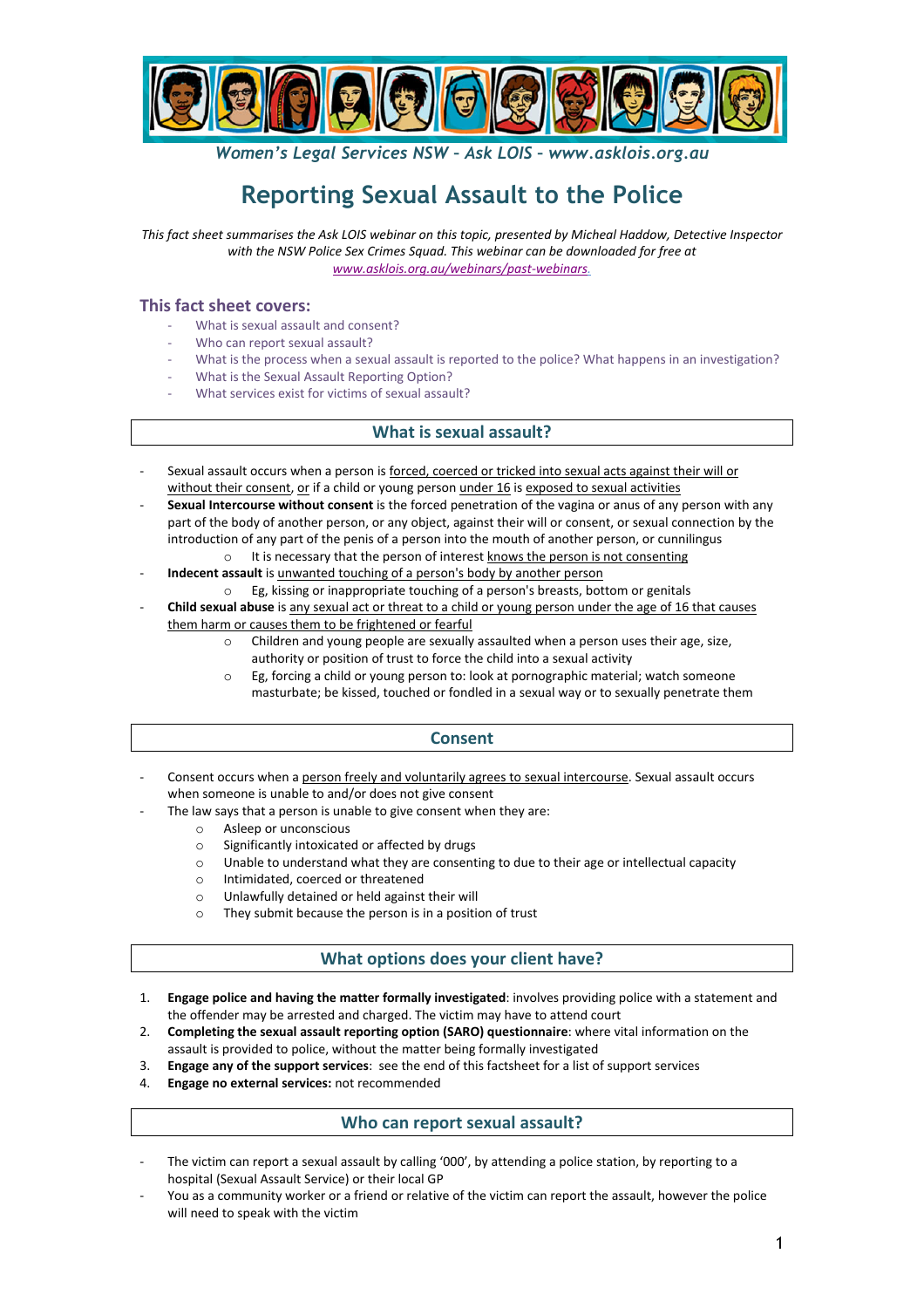

## *Women's Legal Services NSW – Ask LOIS – www.asklois.org.au*

#### Advise for your client if they have been assaulted

- Encourage your clients to report the sexual assault to the police and offer to accompany them or organise a support person to go with them
- Advise your client to not wash, eat or drink. If they change their clothes, tell them not to wash them and to put them in a bag to give to the police
- Your client should tell the police immediately they suspect they were drugged or had their drink spiked. The police will arrange blood and urine tests. The sooner samples are taken, the better the chance of drugs or alcohol showing up. Advise your client that if they pass urine, they should collect it and take it to the police

## **What is the process when reporting sexual assault?**

- Police will take your client to a private area, and a Senior Police Officer will explain the process to them
- You may remain with your client through the reporting stage as a support person, provided you are not a witness in the matter. If you are not present, the police will arrange a support person for your client
- Police will allocate a detective who is specially trained to speak to victims of sexual assault
- Police will arrange for urgent medical treatment, if required
- Police can arrange for the collection of evidence by specially trained doctors. Evidence is best collected within 72 hours of the sexual assault, but can be collected up to a week later
- At all times during the investigation police are obliged to comply with the Charter of Victims Rights, including that the victim;
	- o Be treated with courtesy, compassion and respect.
	- $\circ$  Be given information about any prosecution, including details about charges, court appearances, bail conditions etc
	- $\circ$  Be provided information about, and access to, welfare, health and counselling services.
	- o Be given privacy and protection
	- $\circ$  Be provided with information about the criminal justice system

## **The investigation**

- Detectives will obtain a detailed statement from the victim (complainant), as well as statements from other witnesses, including the person who reported the assault (first complainant)
- Detectives will conduct an investigation and gather evidence relevant to the case. The investigation may include examining the crime scene and talking to any other people or witnesses who may be able to give information about what occurred
- Police may arrange for the victim to have a forensic medical examination. This is to identify and collect any physical evidence and collect specimens that may be used as evidence if criminal charges are laid
- The detective in charge of the investigation decides whether to charge the offender based on the evidence
- Sometimes, the police may seek legal advice from the Office of the Director of Public Prosecutions
- The victim also has the choice to suspend the investigation

## **Sexual Assault Reporting Options (SARO)**

- Victims who decide not to formally report the assault may decide to complete the SARO questionnaire
- The form is used by NSW Police to gather information on sexual offences and offending
- The form can be accessed online at http://www.police.nsw.gov.au/community\_issues/adult\_sexual\_assault
- The SARO is NOT a formal complaint to police to initiate a criminal investigation. If at any stage a victim wishes to make a formal complaint they can contact their nearest police station
- The SARO is contains questions to get specific information from the victim about the offence. There is a section where the victim can provide a summary in their own words about what happened to them
- Victims can choose to provide personal details or report anonymously and can elect to be contacted by police to provide further information